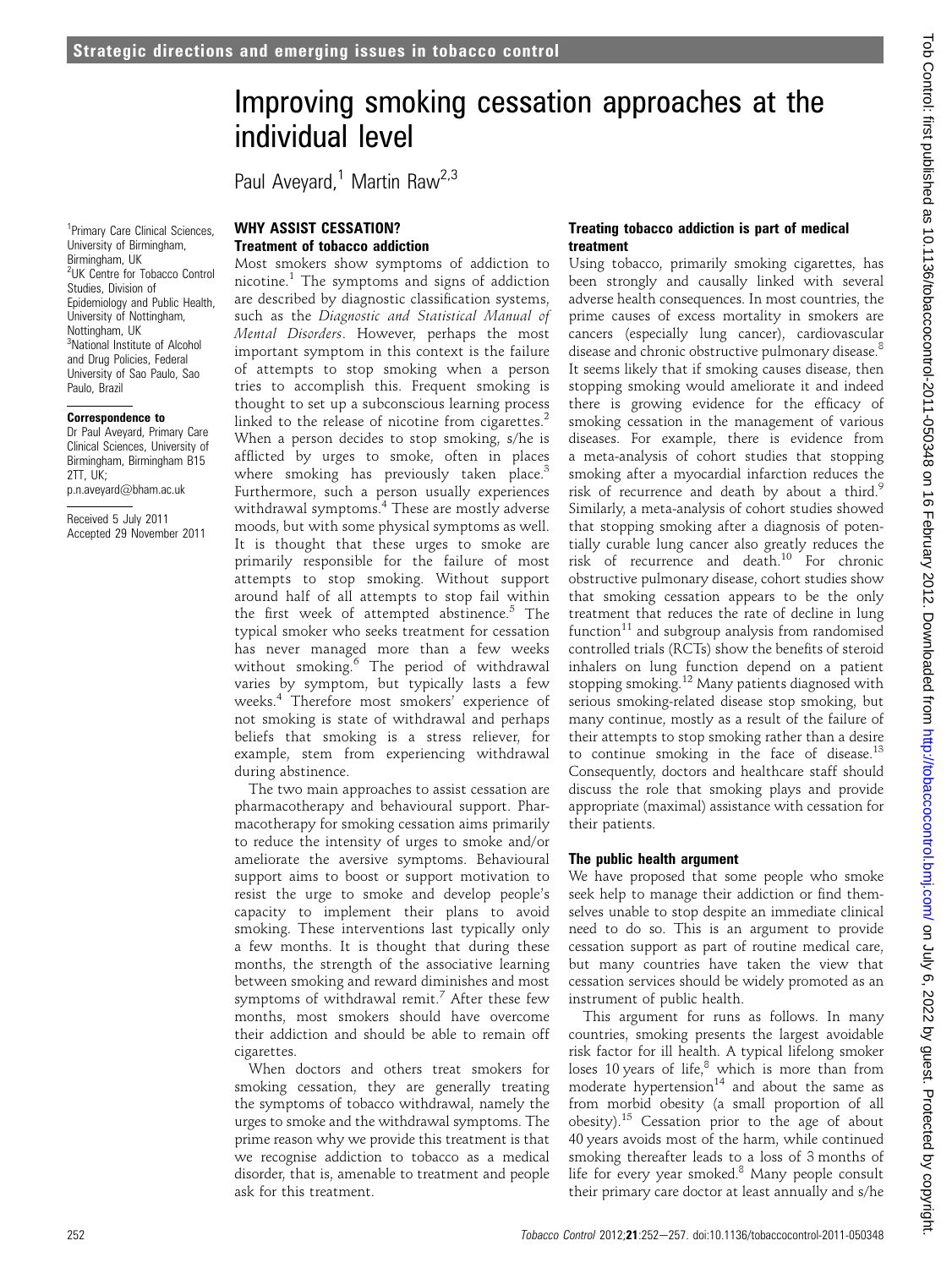is usually tasked with providing a range of preventive interventions, for example, screening and management of hypertension. In the case of smoking and of hypertension, it is possible to reduce blood pressure significantly and stop smoking by lifestyle reform.<sup>16</sup> In both cases, there is good evidence that medical interventions increase the success rates. Therefore it seems reasonable for the medical system to opportunistically identify hypertension and smoking and to offer medical intervention often. Although there are differences in the conditions, the argument for both as public health interventions is similar.

If these arguments are accepted, it would seem odd for a doctor not to recommend smoking cessation and provide assistance in the form of medical intervention, much as they would, for example, in managing hypertension or hypercholesterolaemia. Treatments for smoking cessation are 'among the most cost effective of all healthcare interventions'.<sup>17</sup> Consequently, governments that promote cessation treatment as an instrument of public health have produced strategies to ensure that treatments for cessation are widely available and that doctors recommend these to their patients as often as possible, together with strategies to ensure that the public are aware of opportunities to use support to stop smoking (see companion review by Shu *et al*<sup>18</sup> on promoting cessation at the population level).

#### ASSISTING CESSATION Brief interventions by doctors

The simplest intervention that we can make to increase smoking cessation is for a doctor to advise their patient to stop smoking. This is relatively easy to accomplish, takes only a few seconds and a systematic review of RCTs shows it is effective.<sup>19</sup> Most people who hear such advice will not act on it, and most people who act on it will not succeed.<sup>19</sup> However, in view of the wide reach of primary care doctors, this intervention is of paramount importance to public health and it is important to maximise the effectiveness of these few seconds. The most common intervention doctors make is to advise cessation (because it will prevent ill health), but a systematic review of RCTs show that offering support for smoking cessation (such as medication or behavioural support) enhances the rate at which people attempt to stop smoking. $20$ 

#### Pharmacotherapy

Pharmacotherapy aims to reduce the intensity of withdrawal phenomena and probably works by reducing the frequency and or intensity of urges to smoke. All effective smoking cessation medication accomplishes this,<sup>21</sup> <sup>22</sup> and the most effective medication suppresses urges to smoke to a greater degree.<sup>22</sup> Smoking cessation will succeed if, at every given moment where smoking is possible, the motivation to smoke is lower than the motivation to abstain.

There are three pharmacotherapies currently licensed widely throughout the world for smoking cessation: nicotine replacement therapy (NRT), bupropion and varenicline. In addition, there are several other medications shown to be effective and used in some countries, most notably nortriptyline and cytisine.

NRT comes in various formats but the most notable difference is between the nicotine patch and all other forms. The nicotine patch requires once daily application but all other forms provide NRT in formats that require repeated use, usually into the oral cavity. All NRT formats produce irritant local effects at the site of administration, but otherwise appear safe, even for people with serious medical disorders, and are certainly

safer than smoking. $23$  In theory, if people smoke for nicotine, NRT should replace cigarettes and make quitting easy. However, tobacco addiction is maintained by more than just nicotine, $24$  and the nicotine delivery from cigarettes is very different from that achieved by all forms of  $NRT^{25}$  Cigarettes deliver a relatively high bolus of nicotine effectively into the pulmonary venous circulation and hence relatively high concentration into the arteries to the brain. NRT is effectively absorbed into the systemic venous circulation and much more slowly than through the alveolae, thus delivering a much lower concentration to the brain. There are no proven effective nicotine inhalation devices available currently for technical reasons, but companies are working to produce such and these may prove to be more effective than currently available forms of NRT. For many smokers, the current best treatment with NRT will

be combination NRT. Arguably, the most sensible combination will be a nicotine patch with a short-acting form. Exposure to smoking cues can provoke craving, and short-acting NRT ameliorates this,  $26$  whereas this may not be the case with nicotine patches. In any case, a systematic review of RCTs and a subsequent trial show that combination NRT is more effective than single form. $27$  Subgroup analysis from RCTs show that more dependent smokers have a lower chance of abstinence than do less dependent smokers. However intranasal NRT, the most rapidly absorbed product, abolishes this difference in outcome.<sup>28 29</sup> Together these data should encourage the search for more rapidly acting forms of NRT that might prove effective in the face of episodic craving.

Varenicline is a nicotinic partial agonist, meaning it stimulates and blocks nicotinic receptors in the brain. A systematic review of randomised trials (and other evidence) show it is more effective than single-form NRT and bupropion. $30$  It is typically advised for use for up to 2 weeks prior to stopping smoking. It might be important that varenicline blocks nicotinic receptors while smoking. Tobacco addiction is thought to be maintained by an acquired drive to smoke, that is, learnt from repeated reward following inhalation of cigarette smoke. If varenicline blocks the ability of nicotine to bind to the ventral tegmental area of the brain and stimulate the reward from cigarettes, this might begin to undermine the learnt drive to smoke. If so, taking varenicline for longer while smoking might further undermine smoking and make abstinence easier. Indeed, one randomised trial with a short-term outcome showed good evidence that longer use of varenicline while smoking undermined reward and led to improved cessation.<sup>31</sup> The same effect might be achieved by nicotine itself (eg, delivered by patches), which tends to depolarise the nicotinic receptor and render them insensitive to further nicotine (from cigarettes). This so-called nicotine preloading has been associated with improved cessation outcomes compared with post-cessation use only, but a systematic review of RCTs showed the data are inconsistent and insufficient to recommend for routine use.<sup>32</sup> Nevertheless, this use of combined agonist/antagonist approach is worth further investigation.

Cytisine is also a partial nicotinic agonist. A systematic review of RCTs showed evidence that it was more effective than placebo, but deficiencies in these trials means the conclusion appears uncertain.<sup>33</sup> A recent trial run to modern standards has shown that cytisine is clearly effective.<sup>34</sup> This is important because the current retail cost for cytisine is only a few US dollars, and this puts cessation treatments within financial reach of many of the world's smokers, most of whom cannot afford currently licensed products.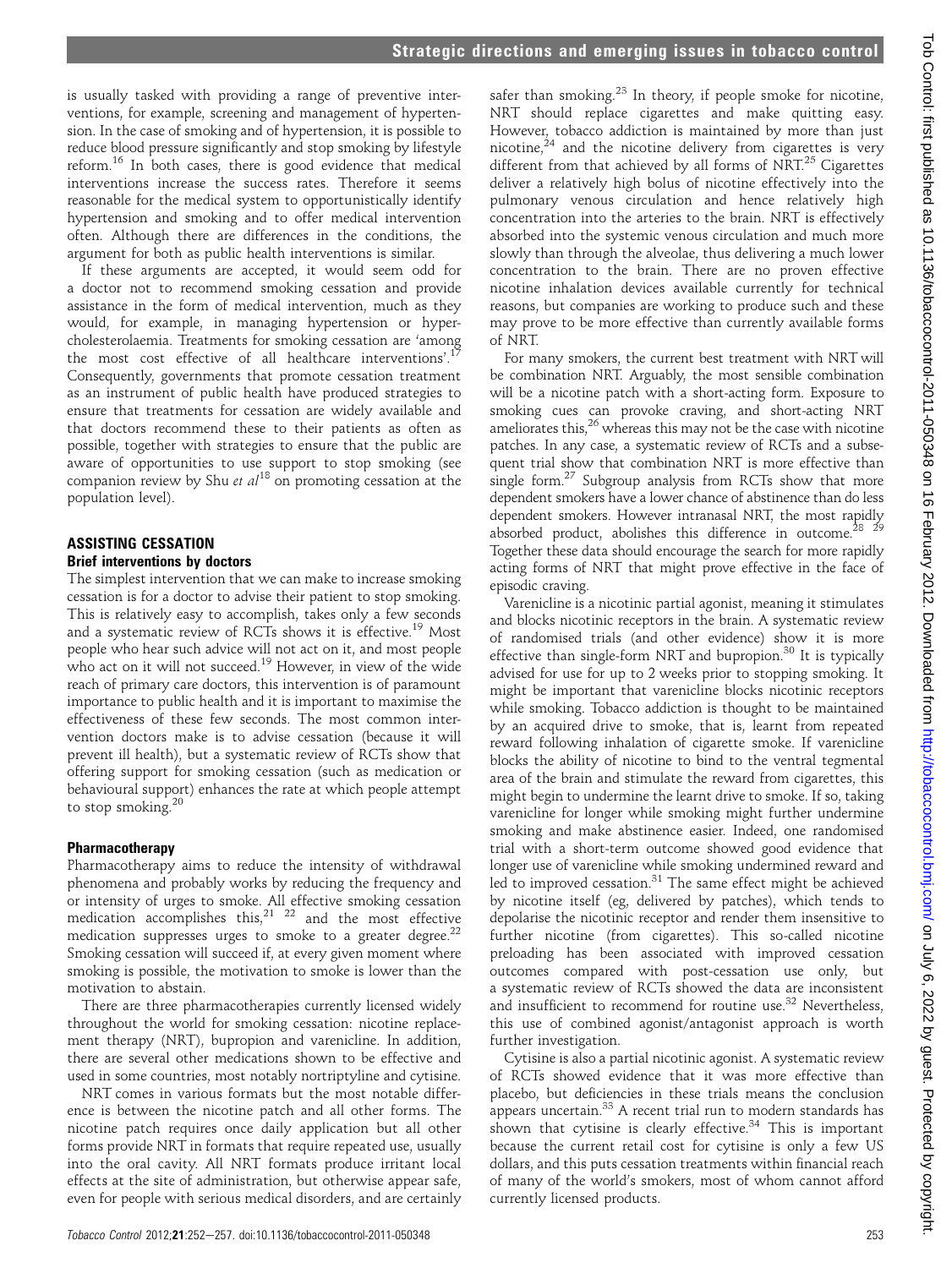Antidepressants have been used to support cessation, principally on the belief that depression is a withdrawal symptom and a history of or occurrence of depression during cessation is associated with a worse outcome.<sup>35</sup> Bupropion and nortriptyline were both first used as antidepressants and ameliorate mood related withdrawal symptoms but their effect on cessation is not mediated through this effect.<sup>36</sup> However, selective serotonin reuptake inhibitors also ameliorate mood related withdrawal symptoms<sup>37</sup> and are effective as antidepressants,<sup>38</sup> but a systematic review of RCTs shows no evidence that they are effective in smoking cessation.<sup>39</sup> The mode of action is probably not a class effect of antidepressants, but probably relates to particular aspects of their complex pharmacology.

A systematic review of randomised trials shows that bupropion increases the rate of cessation by about 70%.<sup>39</sup> The mechanisms of action of nortriptyline and bupropion may differ from that of NRT and so several trials have tested whether combining one of these antidepressants with NRT is more effective than either the antidepressant or NRT alone. The data are insufficient to exclude a small benefit of combination, but it is clear that the effects are not additive. $39$ 

## Behavioural support

Behavioural support works to enhance cessation rates by boosting motivation to stop smoking and supporting people's capacity to avoid smoking in the face of urge to smoke. Most typically it consists of regular weekly clinic appointments with a therapist, sometimes with other smokers trying to stop smoking. By its nature, behavioural support is a multicomponent intervention, working in several ways to increase abstinence. This makes it difficult to establish which components are effective. Furthermore, adding actions incrementally to behavioural support is only likely to have modest effects on apparent benefit, even if efficacious, making it difficult to detect improvements on behavioural support in randomised trials. Direct trials of broad, often theoretically based interventions versus interventions with a different theoretical approach show little evidence to favour one form of treatment programme over another. $40$  This may suggest that a key common component is non-specific. Smokers experience discomfort when trying to stop and can always remove the discomfort and still meet their goal by 'quitting tomorrow'. By creating loyalty to a programme, therapist, or group, programmes can overcome this tendency to procrastinate because clients or patients are held to account. However, the difficulty of detecting differences in modest effects means we cannot be sure of this conclusion, which is speculative.

There is some evidence that the effects of behavioural support and medication are independent and therefore that they are additive (or multiplicative).<sup>40</sup> It is likely also that behavioural programmes support the efficacy of medication by enhancing adherence. However, surprisingly few trials have examined specific interventions to enhance adherence to smoking cessation medication, given it is an oft-reported problem by therapists. This is an area where further work is needed.

Given the difficulties of incremental randomised trials to assess the components of behavioural support, some have taken another approach to identifying effective intervention components. This approach uses a taxonomy of behavioural change techniques, which goes beyond broad descriptions (such as cognitive behavioural therapy) to identify the single component elements of a behavioural intervention (such as providing feedback on performance or prompt specific goal setting). $^{41}$  It is possible to deconstruct evidence from randomised trials of

effective interventions to describe the components in terms of the taxonomy and to differentiate effective from ineffective interventions by the behavioural change techniques used.<sup>42 43</sup> It is also possible to code either behavioural support treatment manuals or therapy sessions for the use or non-use of particular behavioural change techniques. The UK has a network of otherwise similar clinics but which vary greatly in the behavioural change techniques used and that see hundreds of thousands of smokers annually. This variation provides a natural experiment with which to examine whether techniques are associated with better outcomes.<sup>44</sup> Planned experiments, where techniques are taught to some but not all practitioners, would strengthen the evidence further and may overcome the difficulties of the RCT in this context.

### Alternative approaches to delivering behavioural support

Even with vigorous promotion of formal cessation treatment only a minority of smokers who try to quit smoking do so using that support. One approach to improve reach is to provide behavioural support programmes by media other than face-toface clinical encounters. The most established format is by telephone. Telephone support can provide an 'emergency' contact service for the user and leads to economies of scale for the health services that provide or commission this. The format that has best evidence of effectiveness is 'proactive' cessation support, meaning regular telephone calls by appointment, much as occurs in face-to-face support. There is strong evidence of efficacy from a systematic review of RCTs.<sup>45</sup>

A less established format is internet-based support. Users log on to a website and are typically encouraged to return regularly, much as in the typical clinic pattern. Many of the activities that take place in clinics can be delivered over the internet. Although such sites will obviously attempt to be engaging, they inevitably lack the relationship-forming element that might be important in telephone or clinic-based support. Adherence to the programme is usually lower in internet-based interventions. Nevertheless, systematic reviews of RCTs show that such interventions are effective, but there are insufficient data to know whether they are equally or more effective than telephone or clinic-based support.<sup>46</sup> Recently, mobile telephones have become available that have good access to the internet and can display complex information graphically. So-called smartphones have capacity to provide interventions when needed, for example, in the face of temptation to smoke. Text (SMS) messages provide the same kind of intervention without human contact. A systematic review of RCTs showed there was insufficient evidence that these enhance long-term cessation.<sup>47</sup> However, a recent very large trial showed strong evidence that this form of support was effective.<sup>48</sup> Text message support is likely to be particularly affordable and accessible for many people in developing countries.

## IMPROVING CESSATION SUPPORT

There is clear evidence that cessation support enhances the prospects of a quit attempt succeeding, so it is disappointing that relatively few attempts use optimum support. Further interventions are required to ensure that effective interventions are available and are used more often.<sup>18</sup> However, the focus of this review is on interventions that assist cessation for the individual. With optimal treatment, about half of all smokers can end treatment abstinent, but most will resume smoking in the future. It is not altogether clear why, because such people are usually adamant that they will not do so. We might take the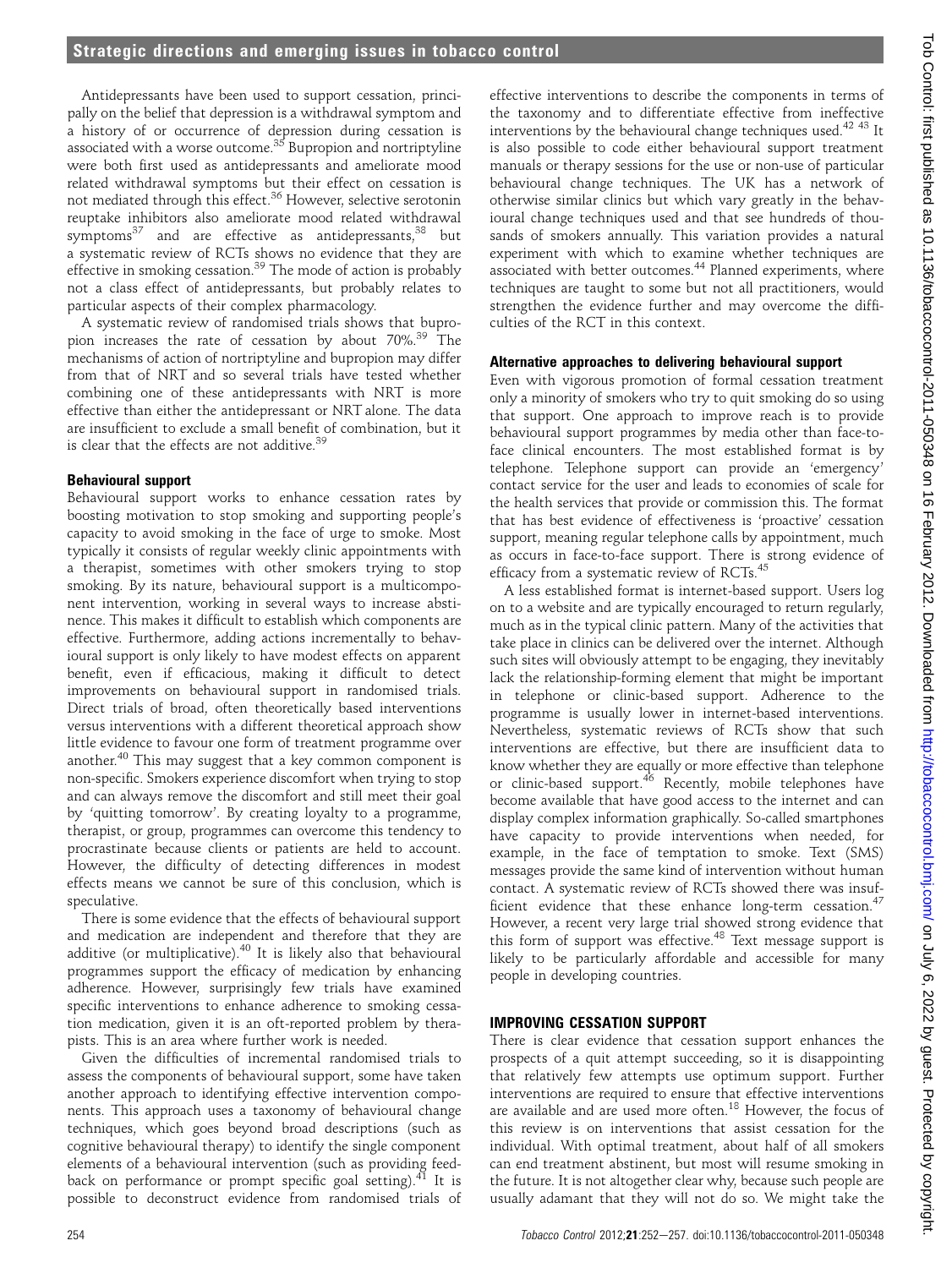view that withdrawal finishes after a few weeks, $4$  and that learnt associations between reward and smoking have been extinguished. However, observational data show that many people do not show the typical of rise in withdrawal and then fall over weeks.<sup>49</sup> Rather urges to smoke rise and fall and are often associated with adverse moods. We need more work to understand the immediate causes of return to smoking if we are to prevent this. That said, there have been a number of trials that have examined the efficacy of interventions for relapse prevention.

The most commonly studied approach used to prevent relapse is that of Marlatt and Gordon in which smokers are taught to recognise high-risk situations and create plans to prevent themselves smoking. A systematic review of RCTs showed no evidence of efficacy.<sup>50</sup> The systematic review also showed no evidence that other behavioural interventions are effective. Progress in this field has been hampered however, because such RCTs have typically enrolled smokers at the point of cessation, not after the initial period of cessation is over. This will tend to dilute the size of effect that such interventions might be expected to have. One study that enrolled only abstinent smokers tested a further 3 months of varenicline in people who had completed the initial 3 months. This study showed that abstinence was higher at the end of treatment and 3 months later.<sup>51</sup> A subgroup analysis showed that this effect appeared to be confined to those people who had lapsed after quit day.<sup>52</sup> There is insufficient though suggestive evidence that longer than standard use of NRT may also prevent relapse.<sup>50</sup> It is unlikely that long-term medication, as used, for example, in hypertension, will be a commonly used intervention to prevent relapse, but episodic use may be and further work in this area is needed.

One 'medication' strategy that might prevent some long-term relapse is a nicotine vaccine. By conjugating nicotine to an immunogenic protein, it is possible to raise antibodies against nicotine. During smoking, nicotine released into the circulatory system will be bound by circulating antibodies and, if antibodies are present in sufficient quantities, very little nicotine will cross the blood brain barrier. This should mean that smoking becomes gradually less rewarding. If a lapse (smoking episode) occurs, it is possible that full return to smoking will be less likely, as the reward from the lapse will be less than otherwise would have been the case. No phase III trial has been published in the academic literature, but early data show no sign of efficacy of this technology at present.<sup>53</sup>

# BROADENING THE REACH OF CESSATION TREATMENT

Treatment programmes for smokers are typically aimed at smokers who can make a firm commitment to quit on a 'quit day'. While, in many countries, a large proportion of smokers report making a quit attempt, most do not.<sup>54</sup> Nevertheless, most smokers report unhappiness with smoking $^{55}$  and many smokers in countries with strong tobacco control climates report actively trying to reduce their smoking, $^{56}$  most as a prelude to quitting. $^{57}$ Unaided, few succeed.<sup>58 59</sup> One strategy to broaden the reach then is to provide smoking cessation treatment to people who do not want to stop smoking immediately.

A systematic review of RCTs showed that quitting by reduction was roughly equally effective as quitting abruptly if people are prepared to set a quit date, but the data were insufficient to exclude important differences in efficacy.<sup>60</sup> In people who cannot set a quit date, a systematic review of RCTs showed that a reduction programme incorporating behavioural support with NRT was more effective than support alone.<sup>61</sup> Likewise, for

the same population, a non-systematic review of RCTs showed that behavioural support plus NRT led to more than double the abstinence rate than did brief advice to quit or no intervention, the usual options provided by health services for people with no immediate plans to quit. $62$  Several RCTs show that reduction programmes that provide specific behavioural instructions on how to reduce are more successful than general reduction advice.<sup>63</sup> Taken together, this evidence strongly suggests that for many smokers who cannot stop immediately but want to cut down, their best chances of cutting down and then stopping come from following a behavioural support and medication programme that has typically only been provided for people seeking to stop smoking completely. However, current guidelines are cautious about recommending reduction programmes because of several concerns.<sup>64 65</sup> The chief concern is that a message that supports reduction as an alternative to cessation might deter cessation. Many people might decline reduction programmes and therefore the relatively certain benefit for those that join those programmes might be offset by deterring quitting in those that hear the message that 'reduction is good' but do not join a programme. No data on this exist, but it is important to assess this. This approach to smoking cessation might herald a change in paradigm, from supporting specific quit attempts, to supporting (nearly) all smokers most of the time. In essence, it means treating smoking and nicotine addiction like a chronic disease.<sup>66</sup> This is analogous to the polypill, which is envisaged as a prevention for cardiovascular risk for all people at higher risk of harm through age without specific risk factors such as hypertension.<sup>67</sup>

## BROADENING THE SCOPE OF CESSATION INTERVENTIONS

The prime aim of interventions to promote cessation at the individual level is to improve health and reduce the ill-health consequences of smoking. Although smoking cessation is remarkably effective at undoing the harm of many years of smoking, it is accompanied by adverse consequences for a minority. For example, there is consistent evidence from several epidemiological studies that the incidence of type II diabetes is raised by 50% compared to continuing smokers, $68$ which is surprising given that smoking is diabetogenic.<sup>70</sup> The cause is not fully understood, but it may be partly explained by weight gain that four in five smokers experience after cessation. Mean weight gain is about  $4-5$  kg in the first year (Aubin HJ et al. Unpublished data, 2012), but the mean weight gain is more like 7 kg overall.<sup>71</sup> However, the variation in weight gain is great, meaning many people are very different from the mean and that a significant minority gain much more than this. A systematic review of RCTs has shown that most proposed interventions can prevent only a small proportion of this weight gain.<sup>72</sup> Furthermore, available data give insufficient basis for detecting which individuals will gain significantly and targeting interventions at them. Addressing weight gain may therefore become incorporated into individual cessation programmes.

## CONCLUSIONS

Individual cessation programmes employing behavioural support and nicotine gum were developed from the 1960s onwards, with the discovery of the central role of nicotine in sustaining addiction, which undermines sincere attempts to stop smoking.<sup>73</sup> Since then, improvements in efficacy have been incremental rather than revolutionary, and the story has been one of broadening access to treatments with new formats. Further progress in improving the rates of cessation within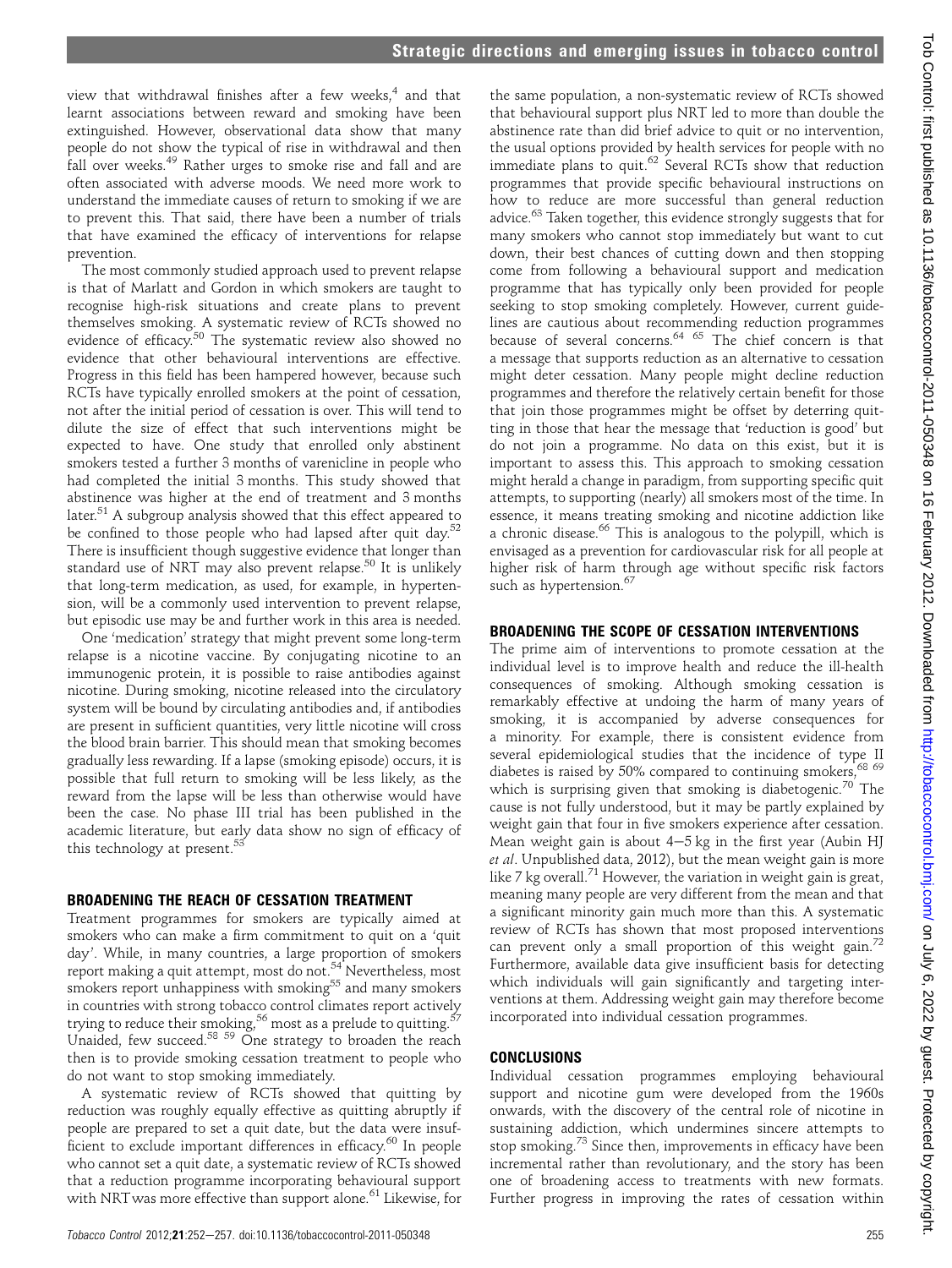populations are likely to come from more widespread use of effective aids to cessation and preventing late return to smoking in initial treatment successes.

Acknowledgements PA is funded by the UK Centre for Tobacco Control Studies, a UKCRC Public Health Research: Centre of Excellence. Funding from British Heart Foundation, Cancer Research UK, Economic and Social Research Council, Medical Research Council, and the Department of Health, under the auspices of the UK Clinical Research Collaboration, is gratefully acknowledged.

Competing interests PA has undertaken consultancy and/or research for McNeil, Pfizer and Xenova (now Celtic) Biotechnology. MR has in the last 5 years had conference expenses reimbursed, been paid an honorarium for a talk and received freelance fees from Pfizer, but has not accepted support from the manufacturers of stop smoking medications in the last 4 years.

Provenance and peer review Commissioned; externally peer reviewed.

### **REFERENCES**

- 1. **Breslau N,** Kilbey M, Andreski P, DSM-III-R nicotine dependence in young adults: prevalence, correlates and associated psychiatric disorders. Addiction 1994:89:743-54.
- 2. **Benowitz NL.** Clinical pharmacology of nicotine: implications for understanding, preventing, and treating tobacco addiction. Clin Pharmacol Ther 2008;83:531-41.
- 3. Hughes JR. Effects of abstinence from tobacco: etiology, animal models, epidemiology, and significance: a subjective review. Nicotine Tob Res 2007:9:329-39
- 4. **Hughes JR.** Effects of abstinence from tobacco: valid symptoms and time course.  $N$ icotine Tob Res 2007 $\cdot$ 9:315-27.
- 5. Hughes JR, Keely J, Naud S. Shape of the relapse curve and long-term abstinence among untreated smokers. Addiction 2004;99:29-38.
- 6. **Aveyard P,** Brown K, Saunders C, et al. A randomised controlled trial of weekly versus basic smoking cessation support in primary care. Thorax  $2007$ ; 62:898-903.
- 7. **Balfour DJ.** The neurobiology of tobacco dependence: a preclinical perspective on the role of the dopamine projections to the nucleus. Nicotine Tob Res 2004:6:899-912.
- 8. **Doll R,** Peto R, Boreham J, et al. Mortality in relation to smoking: 50 years' observations on male British doctors. BMJ 2004;328:1519.
- 9. **Critchley J,** Capewell S. Smoking cessation for the secondary prevention of coronary heart disease. Cochrane Database Syst Rev 2003;(4):CD003041.
- 10. Parsons A, Daley A, Begh R, et al. Influence of smoking cessation after diagnosis of early stage lung cancer on prognosis: systematic review of observational studies with meta-analysis. BMJ 2010;340:b5569.
- 11. Fletcher C, Peto R. The natural history of chronic airflow obstruction. Br Med J 1977:1:1645-8.
- 12. **Soriano JB,** Sin DD, Zhang X, et al. A pooled analysis of FEV1 decline in COPD patients randomized to inhaled corticosteroids or placebo. Chest 2007;131:682-9.
- 13. Gritz ER, Nisenbaum R, Elashoff RE, et al. Smoking behavior following diagnosis in patients with stage I non-small cell lung cancer. Cancer Causes Control  $1991 \cdot 2 \cdot 105 - 12$
- 14. Franco OH, Peeters A, Bonneux L, et al. Blood pressure in adulthood and life expectancy with cardiovascular disease in men and women: life course analysis.  $Hypertension$  2005; 46:280-6.
- 15. Prospective Studies Collaboration, Whitlock G, Lewington S, et al. Body-mass index and cause-specific mortality in 900 000 adults: collaborative analyses of 57 prospective studies. Lancet 2009;373:1083-96.
- 16. Sacks FM, Svetkey LP, Vollmer WM, et al. Effects on blood pressure of reduced dietary sodium and the Dietary Approaches to Stop Hypertension (DASH) Diet. N Engl J Med  $2001:344:3-10$ .
- 17. National Institute for Health and Clinical Excellence. Guidance on the Use of Nicotine Replacement Therapy (NRT) and Bupropion for Smoking Cessation. 2002:1-27. http://www.nice.org.uk/nicemedia/pdf/NiceNRT39GUIDANCE.pdf (accessed 16 Feb 2008).
- 18. **Zhu SH,** Lee M, Zhuang YL, et al. Interventions to increase smoking cessation at the population level: How much progress has been made in the last two decades? Tob Control 2012;21:110-18.
- 19. Stead LF, Bergson G, Lancaster T. Physician advice for smoking cessation. Cochrane Database Syst Rev 2008;(2):CD000165.
- 20. **Aveyard P,** Parsons A, Begh R, et al. Brief opportunistic smoking cessation interventions: a systematic review and meta-analysis to compare advice to quit and offer of assistance. Addiction Published online first 16 Dec 2011. doi:10.1111/j.1360- 0443.2011.03770.x
- 21. West R, Shiffman S. Effect of oral nicotine dosing forms on cigarette withdrawal symptoms and craving: a systematic review. Psychopharmacology (Berl) 2001:155:115-22.
- 22. West R, Baker C, Cappelleri J, et al. Effect of varenicline and bupropion SR on craving, nicotine withdrawal symptoms, and rewarding effects of smoking during a quit attempt. Psychopharmacology (Berl) 2008;197:371-7.
- 23. Medicines and Healthcare Regulatory Authority. Report of the Committee on Safety of Medicines Working Group on Nicotine Replacement Therapy. 2005.

http://www.mhra.gov.uk/Safetyinformation/Safetywarningsalertsandrecalls/ Safetywarningsandmessagesformedicines/CON2022933 (accessed 13 Nov 2011).

- 24. Rose JE. Nicotine and nonnicotine factors in cigarette addiction. Psychopharmacology (Berl) 2006;184:274-85.
- 25. Royal College of Physicians. Nicotine Addiction in Britain. A report of the Tobacco Advisory Group of the Royal College of Physicians. London: Royal College of Physicians of London, 2000.
- 26. Shiffman S, Shadel WG, Niaura R, et al. Efficacy of acute administration of nicotine gum in relief of cue-provoked cigarette craving. Psychopharmacology (Berl)  $2003;166:343-50.$
- 27. **Stead LF**, Perera R, Bullen C, et al. Nicotine replacement therapy for smoking cessation. Cochrane Database Syst Rev 2008;(1):CD000146.
- 28. Sutherland G, Stapleton JA, Russell MA, et al. Randomised controlled trial of nasal nicotine spray in smoking cessation. Lancet 1992;340:324-9.
- 29. **Stapleton JA**, Sutherland G. Treating heavy smokers in primary care with the nicotine nasal spray: randomized placebo-controlled trial. Addiction  $2011 \cdot 106 \cdot 824 - 32$
- 30. **Cahill K,** Stead LF, Lancaster T. Nicotine receptor partial agonists for smoking cessation. Cochrane Database Syst Rev 2007;(1):CD006103.
- 31. **Hajek P,** McRobbie HJ, Myers KE, et al. Use of varenicline for 4 weeks before quitting smoking: decrease in ad lib smoking and increase in smoking cessation rates. Arch Intern Med 2011;171:770-7.
- 32. Lindson N, Aveyard P. An updated meta-analysis of nicotine preloading for smoking cessation: investigating mediators of the effect. Psychopharmacology (Berl) 2011:214:579-92.
- 33. Etter JF. Cytisine for smoking cessation: a literature review and a meta-analysis. Arch Intern Med 2006:166:1553-9.
- 34. West R, Zatonski W, Cedzynska M, et al. Randomized placebo-controlled trial of cytisine for smoking cessation. N Engl J Med 2011;365:1193-200.
- 35. **Gierisch JM,** Bastian LA, Calhoun PS, et al. Comparative effectiveness of smoking cessation treatments for patients with depression: a systematic review and metaanalysis of the evidence. 2010. http://www.hsrd.research.va.gov/publications/esp/ smoking-cessation-2010.pdf VA-ESP Project #09-010. (accessed 13 Jun 2011).
- 36. Lerman C, Niaura R, Collins BN, et al. Effect of bupropion on depression symptoms in a smoking cessation clinical trial. Psychol of Addict Behav  $2004:18:362-6$ .
- 37. Covey LS, Glassman AH, Stetner F, et al. A randomized trial of sertraline as a cessation aid for smokers with a history of major depression. Am J Psychiatry  $2002:159:1731 - 7.$
- 38. Cipriani A, La FT, Furukawa TA, et al. Sertraline versus other antidepressive agents for depression. [Review] [140 refs] Update in Cochrane Database Syst Rev 2010;(4):CD006117. PMID: 20393946].[Update of Cochrane Database Syst Rev. 2009;(2):CD006117; PMID: 19370626]. Cochrane Database of Systematic Reviews. 2010;CD006117.
- 39. Hughes JR, Stead LF, Lancaster T. Antidepressants for smoking cessation. Cochrane Database Syst Rev 2004;(4):CD000031.
- 40. Lancaster T, Stead LF. Individual behavioural counselling for smoking cessation. Cochrane Database Syst Rev 2005;(2):CD001292.
- 41. **Abraham C,** Michie S. A taxonomy of behavior change techniques used in interventions. Health Psychol 2008;27:379-87.
- 42. **Michie S,** Churchill S, West R. Identifying evidence-based competences required to deliver behavioural support for smoking cessation. Ann Behav Med 2011;41:59-70.
- 43. Michie S, Hyder N, Walia A, et al. Development of a taxonomy of behaviour change techniques used in individual behavioural support for smoking cessation. Addict  $Behav$  2011;36:315-19.
- 44. West R, Walia A, Hyder N, et al. Behavior change techniques used by the English Stop Smoking Services and their associations with short-term quit outcomes. Nicotine Tob Res 2010; $12:742-7$ .
- 45. Stead LF, Perera R, Lancaster T. Telephone counselling for smoking cessation. Cochrane Database Syst Rev 2006;(3):CD002850.
- 46. **Shahab L,** McEwen A. Online support for smoking cessation: a systematic review of the literature. Addiction 2009;104:1792-804.
- 47. Whittaker R, Borland R, Bullen C, et al. Mobile phone-based interventions for smoking cessation. Cochrane Database Syst Rev 2009;(4):CD006611.
- 48. **Free C**, Knight R, Robertson S, et al. Smoking cessation support delivered via mobile phone text messaging (txt2stop): a single-blind, randomised trial. Lancet 2011:378:49-55.
- 49. Piasecki TM, Jorenby DE, Smith SS, et al. Smoking withdrawal dynamics: I. Abstinence distress in lapsers and abstainers. J Abnorm Psychol 2003;112:3-13.
- 50. Hajek P, Stead LF, West R, et al. Relapse prevention interventions for smoking cessation. Cochrane Database Syst Rev 2009;(1):CD003999.
- 51. **Tonstad S,** Tonnesen P, Hajek P, et al. Effect of maintenance therapy with varenicline on smoking cessation: a randomized controlled trial. JAMA  $2006:296:64 - 71.$
- 52. **Hajek P,** Tonnesen P, Arteaga C, et al. Varenicline in prevention of relapse to smoking: effect of quit pattern on response to extended treatment. Addiction 2009:104:1597-602.
- 53. Nabi Biopharmaceuticals Announces Results of First NicVAX(R) Phase III Clinical-Conference Call. 2011. http://phx.corporate-ir.net/phoenix.zhtml?p=iroleventDetails&c=100445&eventID=4158429 (accessed 13 Oct 2011).
- 54. West R, Fidler JA. Key findings from the Smoking Toolkit Study. STS 014. London: UCL, 2011. http://www.smokinginengland.info/ (accessed 29 Mar 2011).